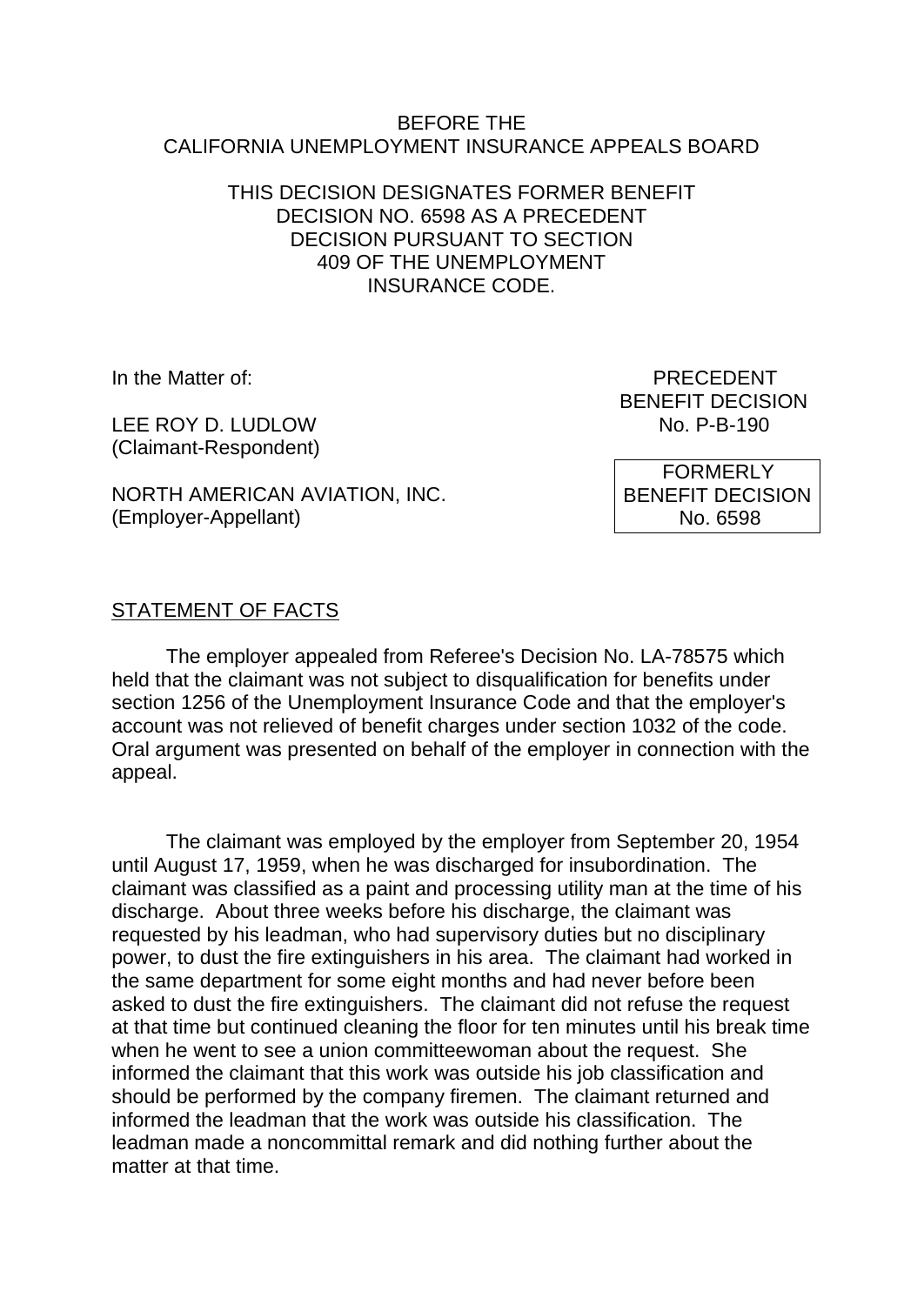### P-B-190

At 8:15 a.m. on August 14, 1959, the leadman again asked the claimant to dust the fire extinguishers. The claimant was then masking parts in preparation for painting. When he had completed this operation, his leadman for the third time asked the claimant to dust the fire extinguishers. The claimant refused, so the leadman reported the matter to the assistant foreman. The assistant foreman repeated the request and the claimant refused, contending the work was outside his classification, and requested that the committeewoman be called. The assistant foreman did not call the committeewoman but told the claimant to return to his work. The assistant foreman then discussed the matter with a company labor relations representative and returned to again request the claimant to dust the fire extinguishers. The claimant refused and, at approximately 9:15 a.m., was told to leave the premises on a disciplinary suspension. About 1 p.m., the assistant foreman telephoned the claimant at his home and told him to report back on Monday, August 17, 1959, at which time the labor relations representative discussed the matter with the claimant and discharged him for insubordination.

Although the claimant denied that he had been warned by the assistant foreman on August 14, 1959 that his continued refusal would be considered insubordination and subject him to discharge, the assistant foreman testified that he had warned the claimant; a certified statement to this effect by the leadman was presented at the hearing; and the referee found that the claimant had been so informed. As a union steward, the claimant could have represented himself in initiating the grievance procedure without having another steward or committeeman present, but the claimant was not fully aware of this, having been a steward only one day.

The description of the claimant's job classification did not specify that the claimant was to dust fire extinguishers. Neither did it specify that the claimant was to perform other duties, such as masking parts for painting, which the claimant performed without question. It was well understood company policy that individuals were responsible for keeping their work areas clean at all times. One of the claimant's duties was to dust the bin in stock clerk production where he worked. Six other employees identified at the hearing as in the claimant's same job classification did dust fire extinguishers either upon request or without being asked.

Effective August 16, 1959, the claimant filed a claim for unemployment insurance benefits. The Department of Employment issued a ruling and determination that the claimant had been discharged for reasons other than misconduct connected with his work.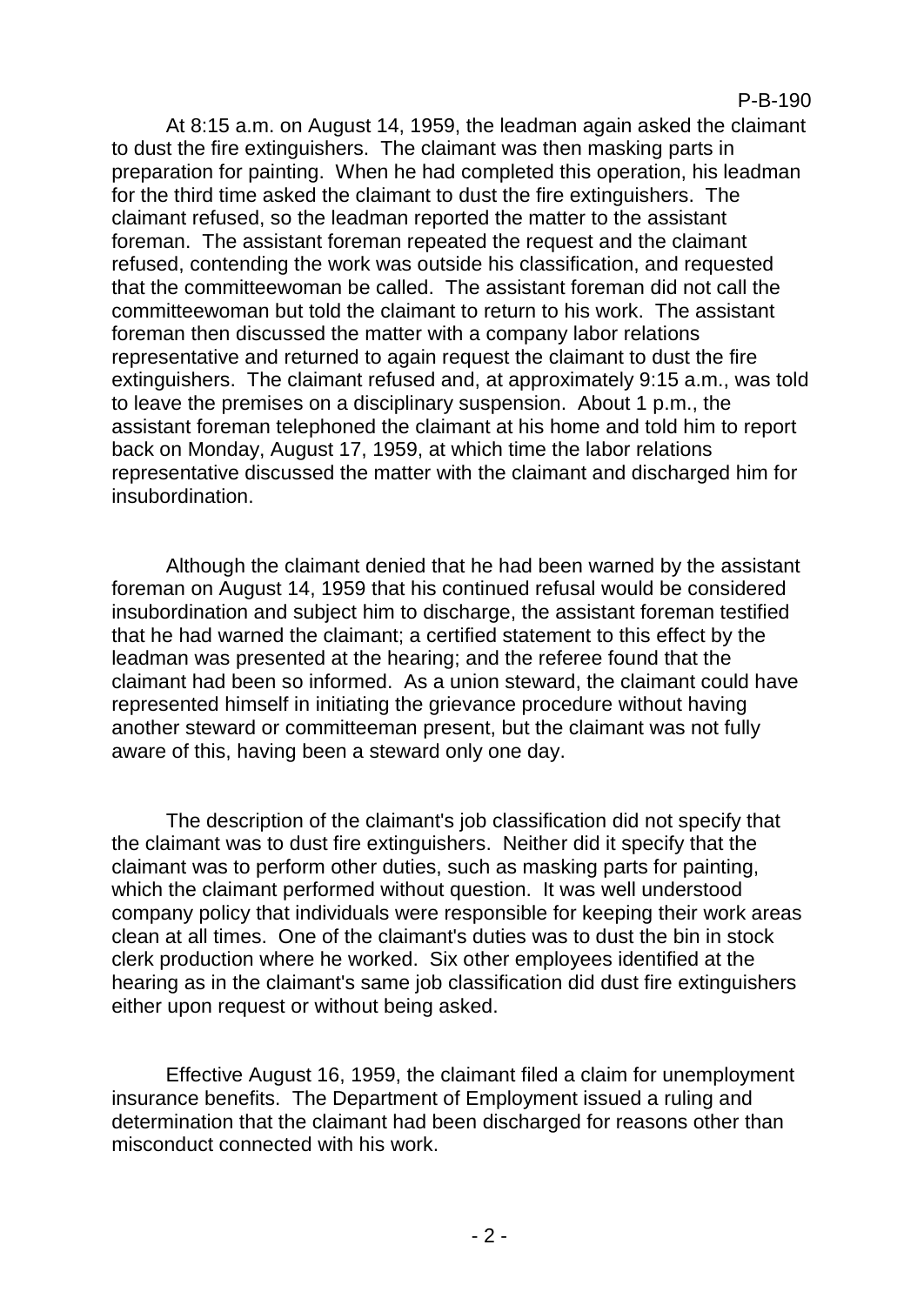The question presented to us for consideration is whether the claimant's refusal to perform the work assigned to him constituted misconduct within the meaning of sections 1030 and 1256 of the code.

P-B-190

# REASONS FOR DECISION

Section 1256 of the Unemployment Insurance Code provides that an individual is disqualified for benefits if he was discharged for misconduct connected with his most recent work. Section 1032 of the code provides that an employer's reserve account shall not be charged if it is ruled under section 1030 of the code that the claimant was discharged by reason of misconduct connected with his work.

Section 2856 of the California Labor Code provides as follows:

"An employee shall substantially comply with all the directions of his employer concerning the service on which he is engaged, except where such obedience is impossible or unlawful, or would impose new and unreasonable burdens upon the employee."

In Benefit Decision No. 5672, this board discussed this provision of the Labor Code at some length and held that the refusal to comply with a reasonable and lawful order constitutes misconduct, and the beliefs which motivated the employee in taking the action were immaterial. This board has consistently adhered to the view that deliberate disobedience of lawful and reasonable instructions is misconduct and that if employees doubt the reasonableness or legality of supervisors' instructions, they should seek redress through other than disobedience. (Benefit Decisions Nos. 5612, 5827, 6092 and 6421).

In the present case, it is our opinion that the instruction to the claimant to dust the fire extinguishers in his work area was not unreasonable or unlawful and could readily have been performed along with his other duties, which included dusting and sweeping. He deliberately refused to obey this instruction on five separate occasions, persisting in his refusal even after he was warned of the serious consequences which would result. Under these circumstances, it is our opinion, in accordance with the views expressed in our prior decisions, that the claimant was discharged for misconduct connected with his work. If he felt that the work should not be performed by individuals in